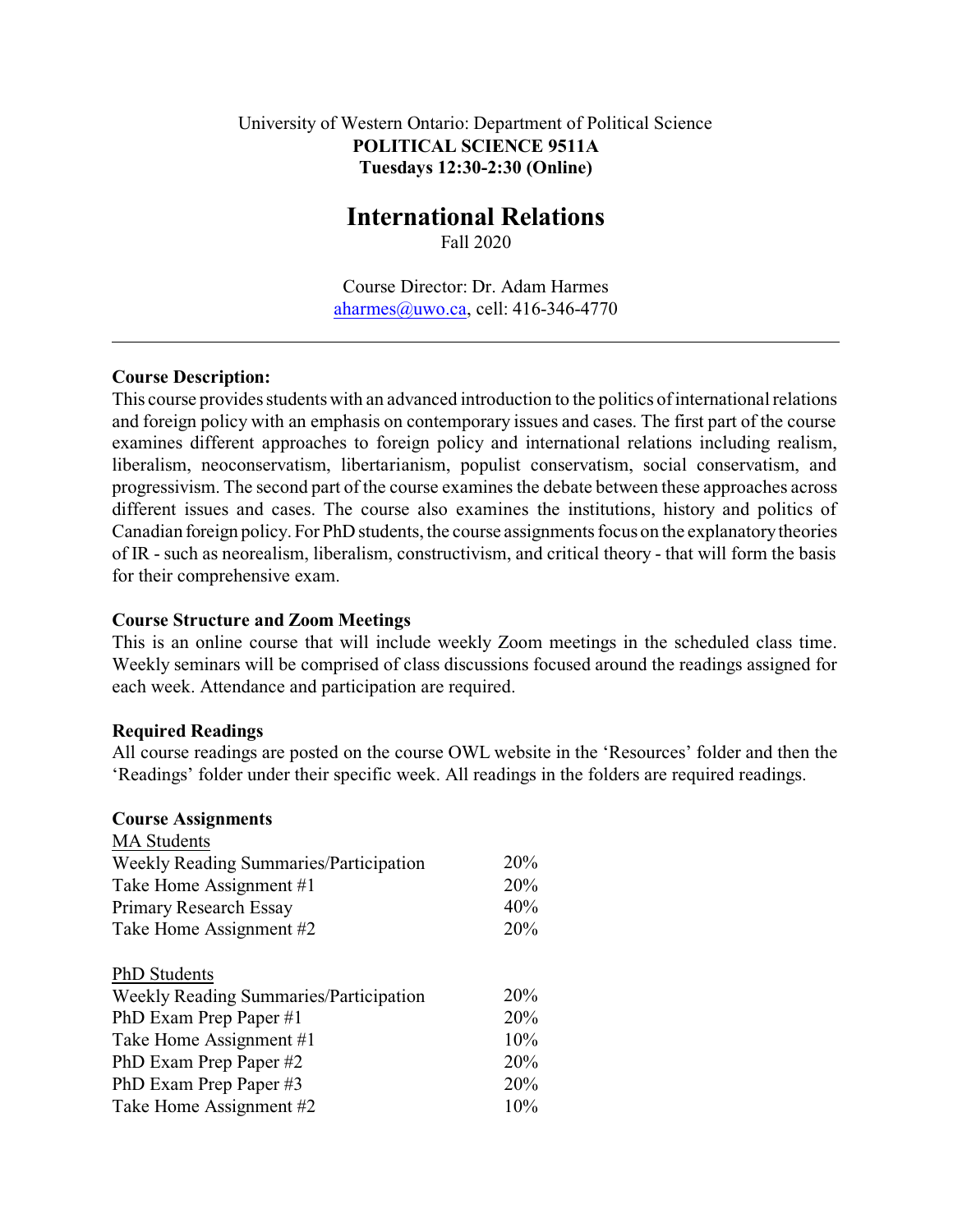#### **Assignment Due Dates**

All assignments are due on OWL by 11:55 p.m. on the due date. After that, they will receive the late penalty designated for each assignment. All assignments must be submitted as PDF files.

| weekly reading summary as per the topic schedule (see p.6)    |
|---------------------------------------------------------------|
| Take Home Assignment #1 will be posted after the Zoom meeting |
| Take Home Assignment #1 due                                   |
| Primary Research Essay due                                    |
| all weekly reading summaries submitted as a single document   |
| Take Home Assignment #2 will be posted after the Zoom meeting |
| Take Home Assignment #2 due                                   |
|                                                               |
| weekly reading summary as per the topic schedule (see p.6)    |
| PhD Exam Prep Paper #1 due                                    |
| Take Home Assignment #1 will be posted after the Zoom meeting |
| Take Home Assignment #1 due                                   |
| PhD Exam Prep Paper #2 due                                    |
| PhD Exam Prep Paper #3 due                                    |
| all weekly reading summaries submitted as a single document   |
| Take Home Assignment #2 will be posted after the Zoom meeting |
| Take Home Assignment #2 due                                   |
|                                                               |

#### ASSIGNMENT REQUIREMENTS

#### **Weekly Reading Summaries/Participation**

For every class, students must submit a 1 page, typed, single-spaced summary of that week's readings. The summary must be in sentence format with your name typed at the top.

The summary should summarize the key concepts and/or examples from the readings. They should be organized by concepts/examples and aim to synthesize the material from the different readings. They should NOT be a reading-by-reading summary. The summaries must also include quotations and page citations from the readings using the in-text, bracketed format with the author surname and page number: e.g. (Smith, 345). No bibliography or endnotes are required. The aim is to demonstrate that you have done the reading and engaged with the main concepts rather than trying to summarize every concept/section. Just summarize the key concepts and/or examples and don't worry about trying to cover everything. An example is posted in the OWL site.

Weekly reading summaries are due on OWL by 11:55 p.m. on the day before the class. After that, they will receive the late penalty. All analyses must be submitted as PDF files. The weekly summaries must be saved and then submitted as a single document to turnitin.com through the course OWL site by 11:55 p.m. on the day before the last class.

Students will receive comments on their first summary only to ensure they understand what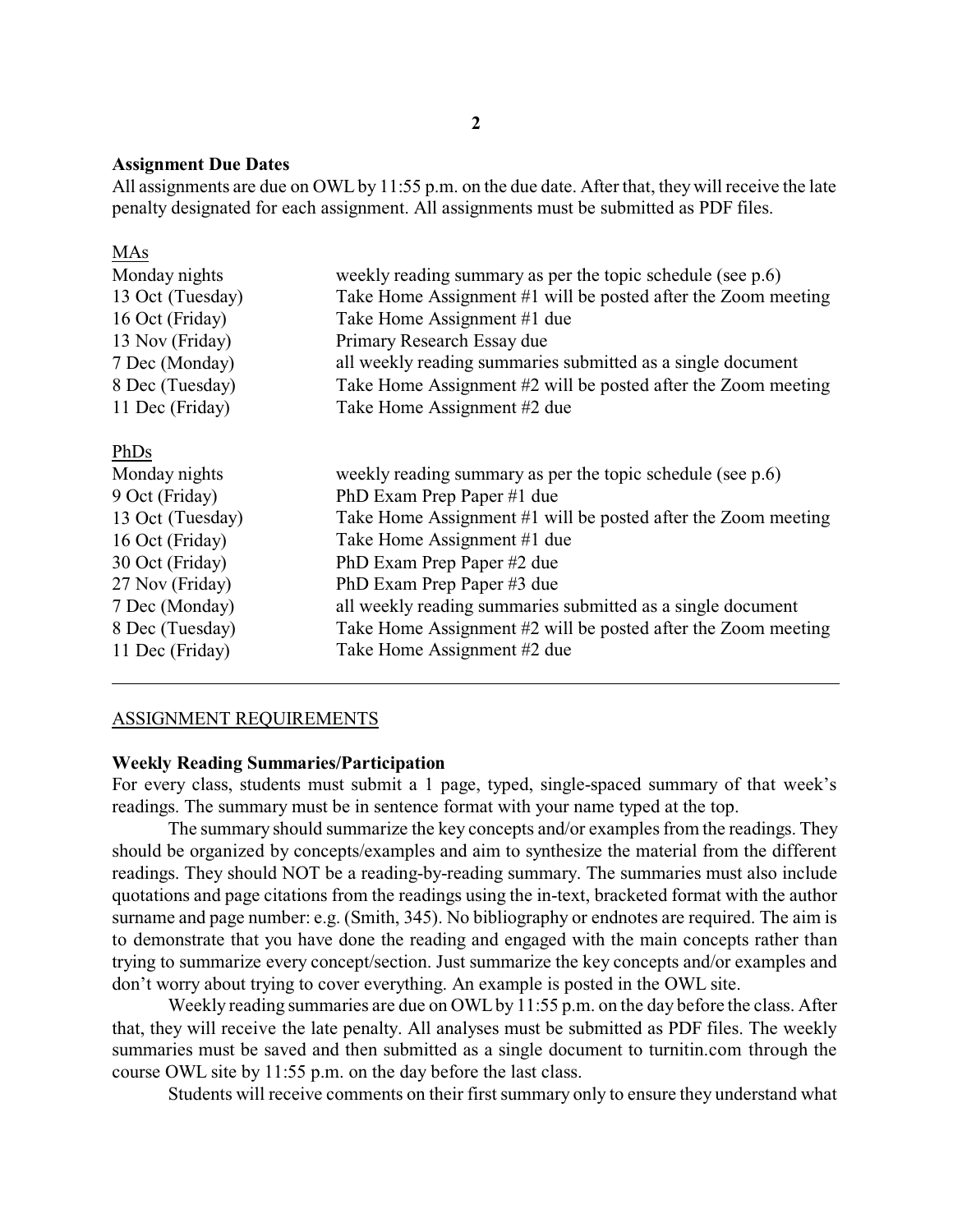is expected. The summaries will then receive an overall grade of either: 0-69 (unacceptable), 78 (good), 82 (very good), or 86 (excellent). Each late summary will drop the overall summaries grade by 2/100. Summaries will be graded based on:

- covering the most important readings and concepts (and not just the short media articles)
- the amount of detail included from the readings
- strong use of relevant quotes and page citations
- good organization and synthesis of the material

Participation will be graded based on attendance, participation in class and group discussions, and based on a peer assessment. Each missed class (excluding documented absences) will result in a 1/100 reduction in your grade. Above average participation overall will result in a 2/100 addition to your summaries grade. Average participation overall will result in no change to your summaries grade. Below average participation overall will result in 2/100 subtraction from your summaries grade.

# **Take Home Assignment #1**

Students will write a take home assignment based on the readings covered in the first half of the course. No extra readings or research are required. The assignment will consist of 3-4 long answer questionsthat will be posted on the course OWLsite as perthe assignment schedule above. Students will have 3 days to complete the assignments and submit them electronically as per the assignment schedule at 11:55 p.m. on the due date. Students will answer the questions to a maximum of 6 typed, single-spaced pages. Late assignments will receive a penalty of 3% per day to a maximum of 10%. Assignments will be graded based on:

- demonstrated understanding of the concepts
- covering the most important readings and concepts (and not just the short media articles)
- the amount of detail included from the readings
- strong use of relevant quotes, page citations and examples from the readings (using the intext, bracketed citation format - no bibliography/endnotes are required)
- good organization and synthesis of the material

# **Take Home Assignment #2**

Students will write a take home assignment based on the readings covered in the second half of the course. The requirements are the same as for Take Home Assignment #1

# **Primary Document Research Essay (MAs)**

Each MA student will complete one primary document research essay, with 12-15 typed doublespaced pages of text plus a title page and bibliography. An e-copy of the paper must be submitted to turnitin.com through the course OWL site by 11:55 p.m. on the due date. Extensions will only be given for documented illnesses, emergencies, etc. and will not be given for workload. Late assignments will be penalized at a rate of 3% per day including weekends to a maximum of 10%. Students will choose one of the following essay formats:

# *1. Research the Debate Between Two Approaches Over a Foreign Policy Issue*

Pick a Canadian or US foreign policy issue/country not covered in class. Pick two of the approaches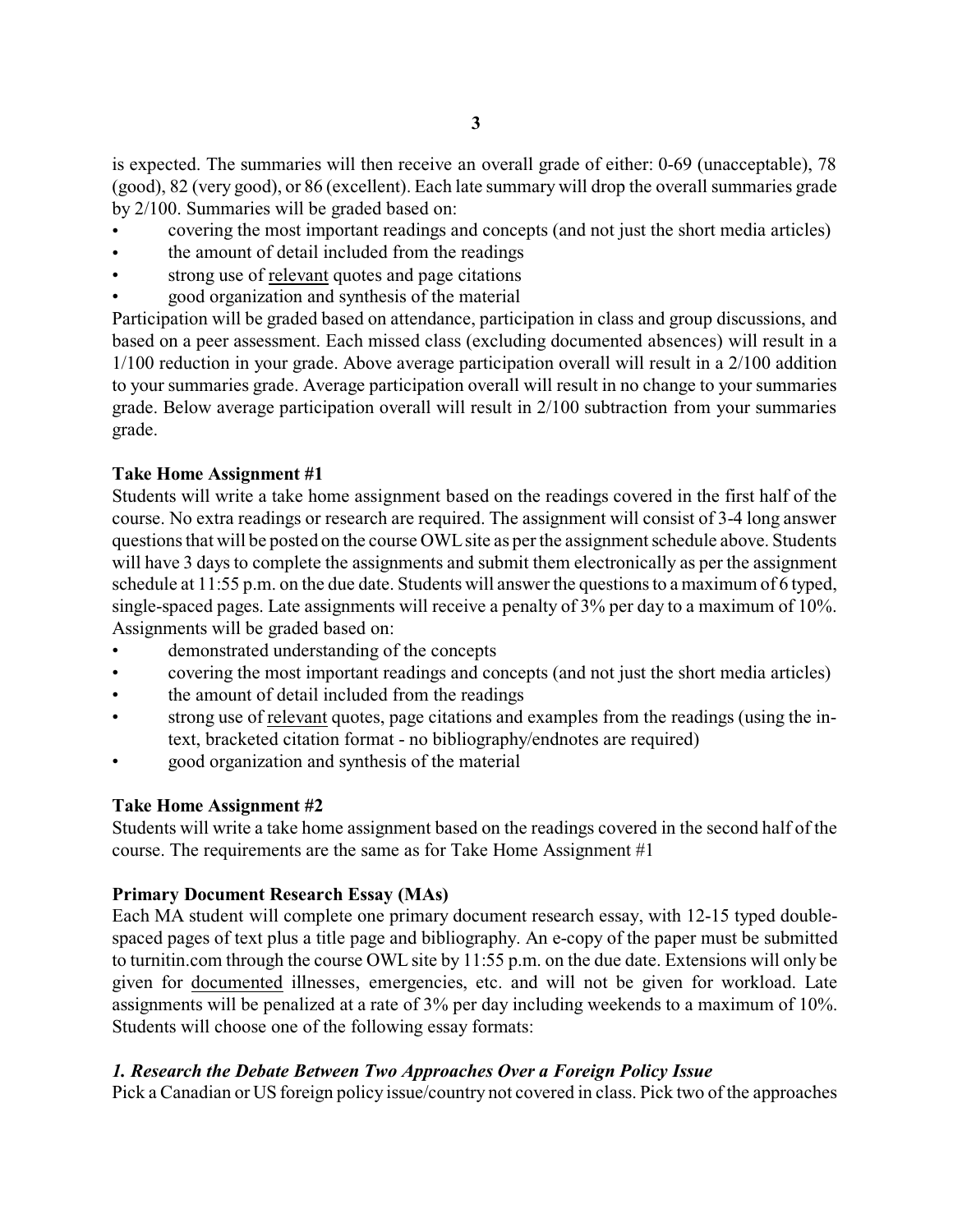to foreign policy (i.e. realism, liberal internationalism, neoconservatism, conservative populism, social conservatism, libertarianism, or progressivism) that disagree on the issue. Research the views of key actors from the two approaches using primary documents and media reports and argue in favour of one side.

### *2. Compare the Foreign Policy Positions of Canadian Political Parties*

Research the foreign policy positions taken by the three main political parties in the most recent election and the previous two elections using primary documents and media reports.

### *3. Conduct a Primary Source Literature Review of an International Issue*

Pick an international issue such as climate change, human rights, cyber security, gender rights, the future of NATO, terrorism, poverty and inequality, corruption, etc., etc. Find reports on the issue (minimum 20) from as many relevant IOs and NGOs as possible as well as from the Canadian and US Governments where possible. Pick a specific IO, NGO or the Canadian or US government for whom you will be writing the literature review as a way to frame the essay. Write a literature review on the issue using quotes and data from the primary documents and make policy recommendations to the organization for whom you are writing the review.

### **PhD Exam Prep Papers**

PhD students will complete three PhD exam prep papers(below) as outlined in the PhD Exam Prep Paper Instructions available on the OWL site.

PhD Exam Prep Paper #1: Epistemology, Theory and IR's Four Great Debates

PhD Exam Prep Paper #2: Explaining Foreign Policy Decisions: The Case of the Iraq War PhD Exam Prep Paper #3: Explaining International Treaties, Norms and Institutions

Students will use readings provided by the course instructor. No other research is required for the papers, although you can make use of other course readings if you wish. Each paper should address the questions listed below to a maximum of 12 typed double-spaced pages of text. The paper should have a title page, bibliography and in-text citations and should use quotes and citations from the readings.

Students must email a PDF copy to the course instructor by 11:55 p.m. on the due date. Late papers will be penalized at a rate of 3% per day including weekends to a maximum of 10%. Extensions will only be given for documented illnesses, emergencies, etc and will not be given for workload.

#### **Academic Offenses and Plagiarism**

Scholastic offenses are taken seriously and students are directed to read the university policy at:

http://www.uwo.ca/univsec/handbook/appeals/scholastic\_discipline\_undergrad.pdf.

#### *Avoid these plagiarism mistakes:*

• Do not cut and paste from your own previous essays. You can use some research and sources from previous essays, but not the same words. Even if you adjust the wording a little, turnitin will pick it up. It shows us your paper, the full original paper you cut-and-pasted from, and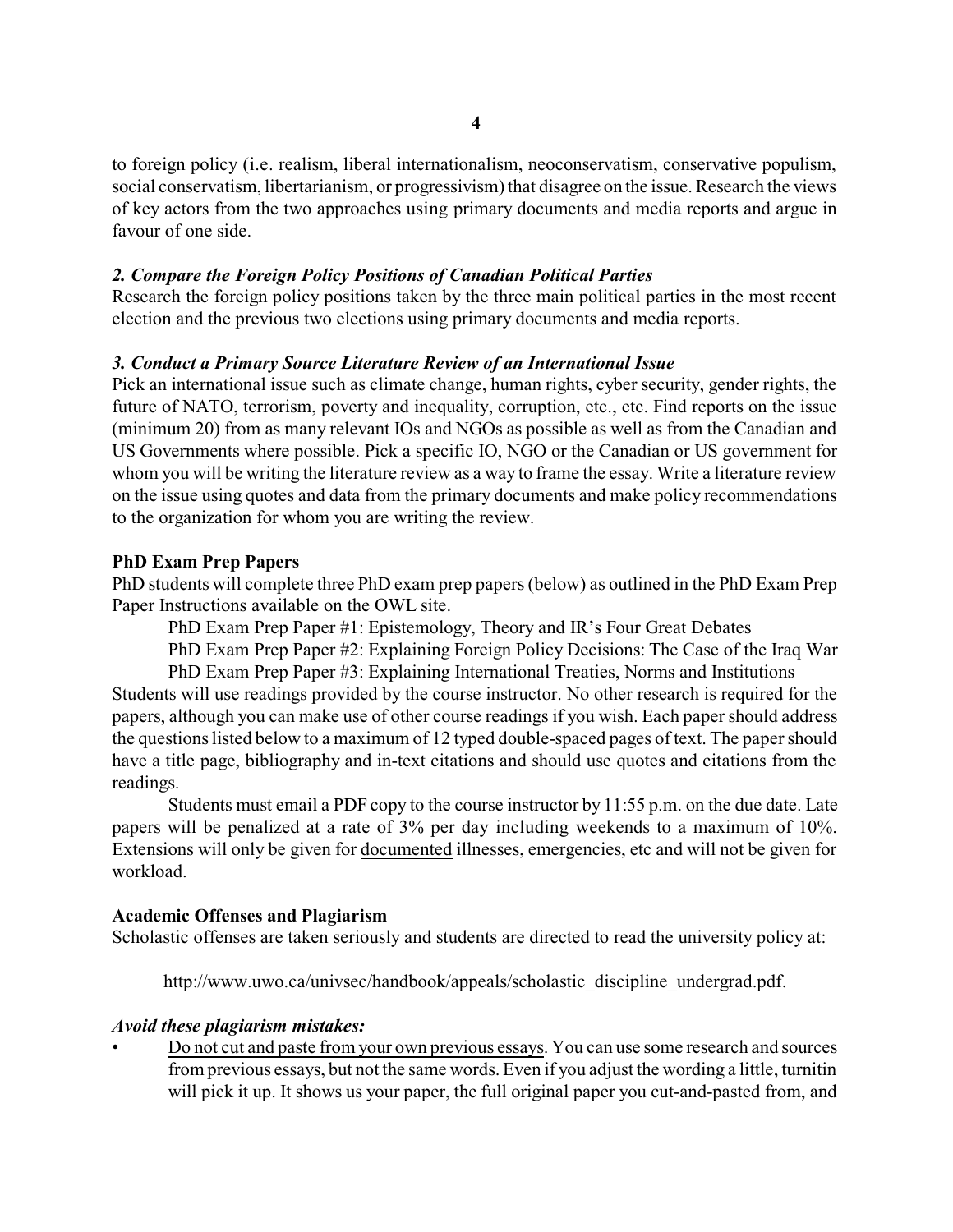then highlights the exact words and sentences that overlap. Turnitin will also tell us when and to what course the original paper was submitted.

• Do not cut and paste from other people's essays, online sources, etc. and then try adjusting some of the words or deleting/reordering the odd sentence. Turnitin will pick it up. Turnitin searches all essays that have been submitted to universities around the world since turnitin was created as well as all online sources including media articles, academic articles, blogs and websites.

### **Turnitin.com**

As noted above, course assignments must be submitted electronically to turnitin.com (available through the course website and under license to the University). Please be advised that: All papers submitted for such checking will be included as source documents in the reference database for the purpose of detecting plagiarism of papers subsequently submitted to the system. Use of the service is subject to the licensing agreement, currently between the University of Western Ontario and Turnitin.com.

# COURSE TOPICS AND ZOOM MEETING SCHEDULE

- I will log in to the Zoom meeting 10 minutes before the classstart time. Please log in at least 5 minutes early so we can start on time. If you have a technical issue, please email or text my cell (416-346-4770).
- 3 Zoom meetings will be scheduled with PhD students to discuss each of their PhD Exam Prep Papers.

# **Sept. 15 Course Introduction**

This week introduces the course. It will include a discussion of the course outline and requirements as well as a short discussion on the different approaches to foreign policy and how they are promoted by different factions within US and Canadian political parties.

# **Sept. 22 Conservative Approaches to Foreign Policy and Economics**

This week examines right-of-centre approaches to foreign policy and economics including those of neoconservative security hawks, populist conservatives, and social conservatives.

# **Sept. 29 Realist and Libertarian Approaches to Foreign Policy and Economics**

This week examines the realist and libertarian (economic neoliberalism) approaches to foreign policy and economics.

# **Oct. 6 Liberal and Progressive Approaches to Foreign Policy and Economics**

This week examines left-of-centre approaches to foreign policy and economics including liberal internationalism and progressivism.